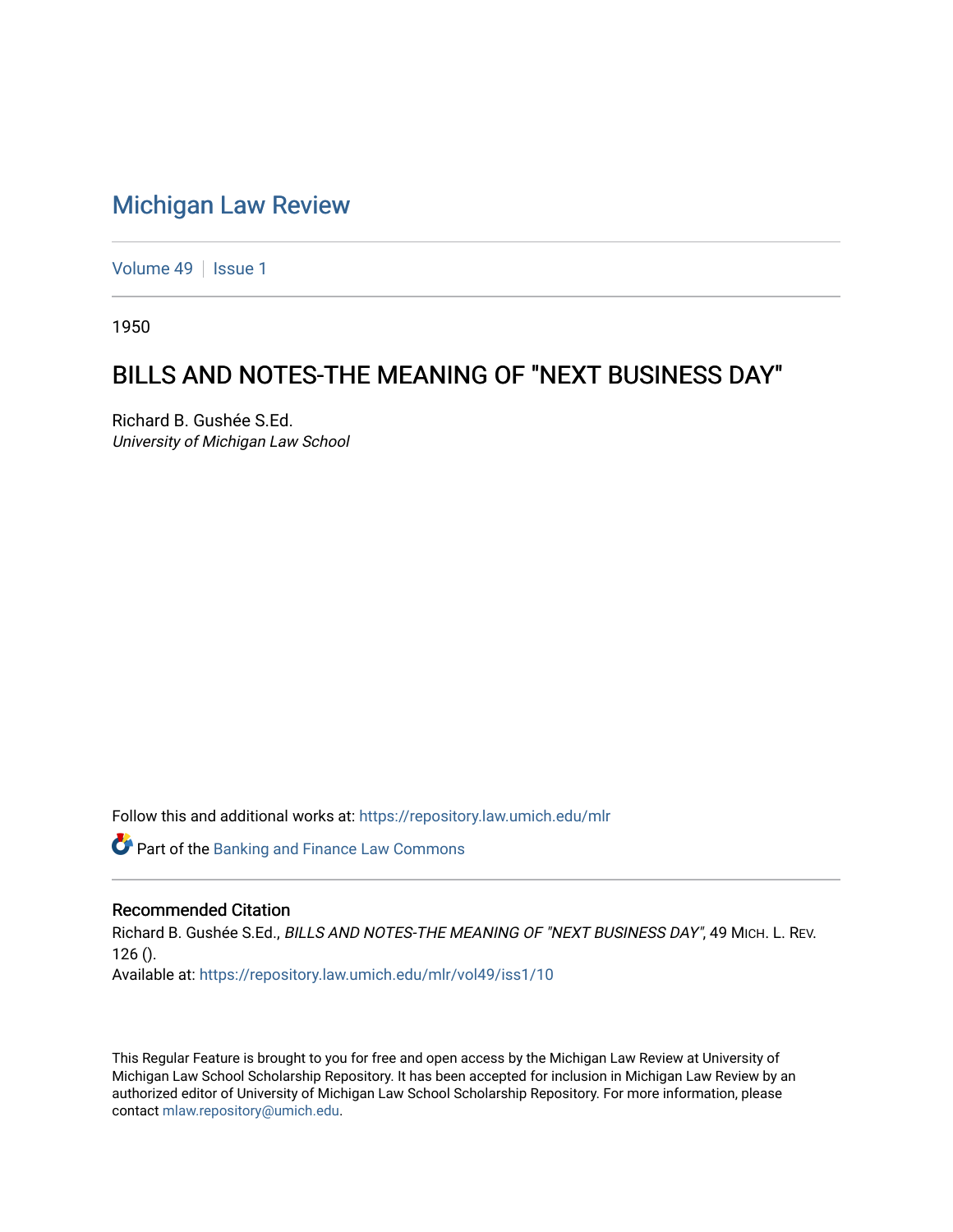BILLS AND NOTES-THE MEANING OF "NEXT BUSINESS DAY"-Two checks, payable to the plaintiff, were forwarded to the defendant drawee for payment on February 13, 1949. After the close of banking hours on February 14, the defendant telegraphed the presenting bank advising that it would not pay the checks. The applicable Illinois statute<sup>1</sup> allowed banks until the end of the "next business day" following the day of presentation to decide whether or not they would pay checks. The plaintiff argued that "husiness" qualified "day" and that defendant therefore should have indicated its decision within business hours on the day following the day of presentation, and that since it had not done so there was an implied acceptance. A summary judgment was entered in favor of defendant. On appeal, *held*, affirmed. The phrase "business day" is

<sup>1</sup> Ill. Ann. Stat. (Smith-Hurd, 1935) c. 98, §207a. This provision has since been amended and now provides: "... the bank may have until midnight of its next business day after receipt within which to dishonor or refuse p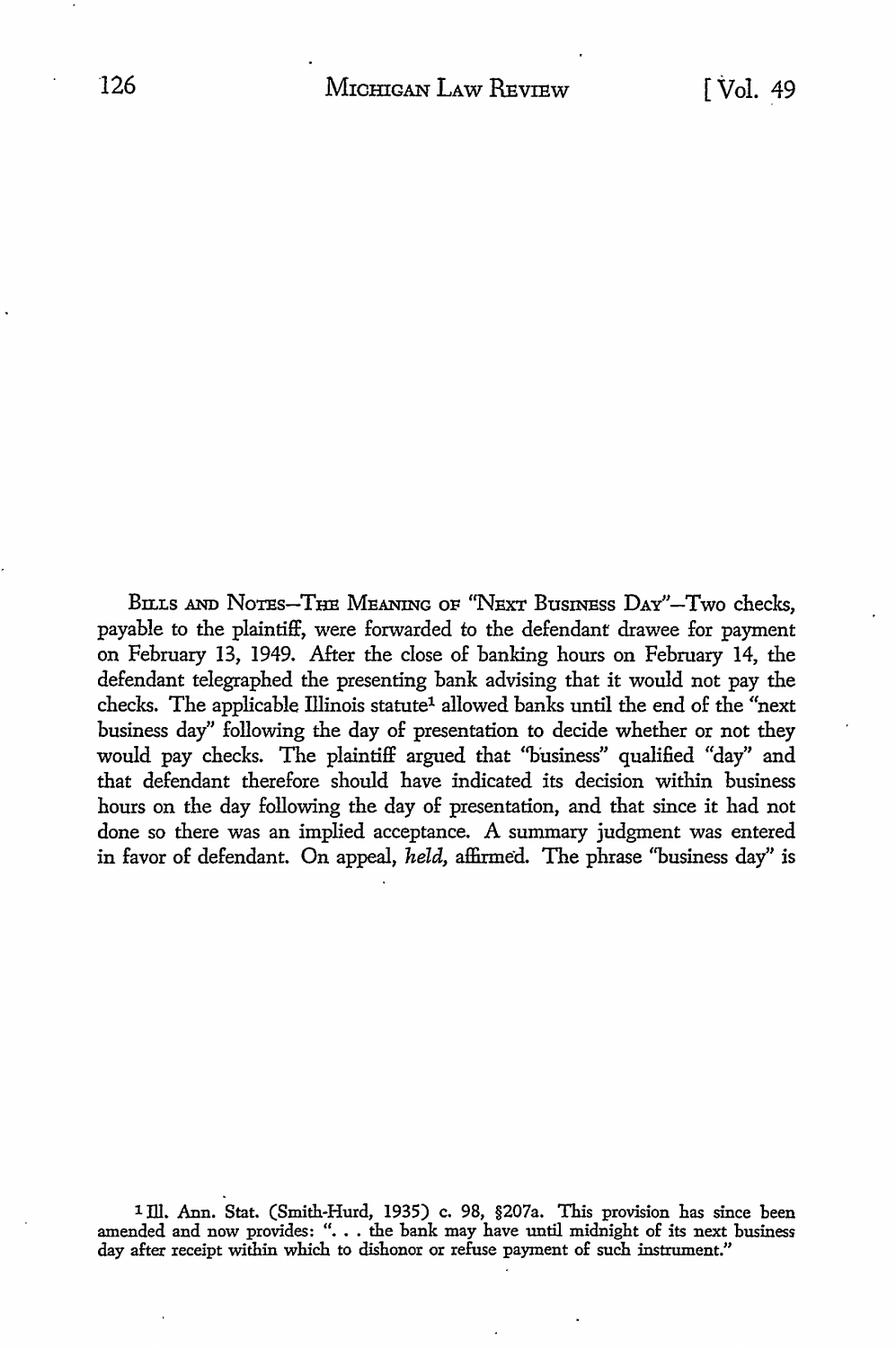not limited to business hours but contemplates a full twenty-four hour period other than a Sunday or holiday. *Rock Finance Co. v. Central National Bank of Sterling,* (ill. App. 1950) 89 N.E. (2d) 828.

The phrase "next business day" appears in the Uniform Negotiable Instruments law only in section 194 which provides that if the last day for doing an act falls on a Sunday or holiday it may be done on the next succeeding business day. The principal case accepts the distinction here suggested and makes no attempt to deal with the problem in terms of fractions of days.2 However, the concept of a ''business day" enters the field of negotiable instruments in more than this limited aspect. Under both the law merchant and the N.I.L. it is a general rule that a check must be presented for payment on the business day next following the day on which the payee received it if he wishes to avoid any loss occasioned by a more retarded presentment.<sup>8</sup> This is a judicial construction of the requirement that a check be presented for payment within a reasonable time after its issue.4 The day on which presentment is actually made must be limited to banking hours, for presentment generally cannot be made during other hours.<sup>5</sup> When determining the day on which presentment must be made, the problem of defining "next business day" becomes more acute. When dealing with a payee's duty to present, some courts have held that a business day is concluded at the end of regular business hours. Thus where a check is received by the payee after banking hours it has been held that presentment may be postponed until two days thereafter.<sup>6</sup> The "next business day" rule, according to these courts, contemplates a prior day on which there was an opportunity to transact business.7 A few courts take a more absolute view of the requirement and insist on presentment on the day following the day of issuance.<sup>8</sup> Where drawee and payee are in the same locale the weight of authority permits the payee *to* deposit the check with. his bank for collection so long as that bank presents it for payment on the following day.9 Where payee and drawee are

2 This definition is also the one given in 38 Wonns AND PHRASES 455.

<sup>3</sup>Ritchie v. Bradshaw, 5 Cal. 228 (1855); Blair v. Wilson, 28 Gratt (Va.) 165 (1877); Viles v. S. D. Warren Co., 132 Me. 277, 170 A. 501 (1934).

<sup>4</sup>N.I.L. §186.

<sup>5</sup> N.I.L. §75 provides: "Where the instrument is payable at a bank, presentment for payment must be made during banking hours, unless the person to make payment has no funds there to meet it at any time during the day, in which case presentment at any hour before the bank is closed on that day is sufficient.'

6 Clark v. Davis, 48 Idaho 214, 281 P. 3 (1929); Federal Land Bank v. Goodman, 17 Ark., 489, 292 S.W. 659 (1927); Zaloom v. Ganin, 72 Misc. 36, 129 N.Y.S. 85 (1911); Loux v. Fox, 171 Pa. 68, 33 A. 190 (1895).

<sup>7</sup>In Bistline v. Benting, 39 Idaho 534, 228 P. 309 (1924), the court said at p. 538: "Since no deposit or presentment can be made after banking hours, the day the check is received should not be counted, if it is received after banking hours."

s Missouri P.R. Co., v. H. M. Brown Coal Co., 226 Mo. App. 1038, 48 S.W. (2d) 86 (1932). This case held that a check issued on a holiday must be presented on the day following the holiday.

<sup>9</sup>8 AM.. Jun., Bills and Notes §666 et seq. *A* few jurisdictions cling to the absolute requirement of "next business day" even in this area. See Rosenblatt v. Haberman, 8 Mo. App. 486 (1880); Edminster v. Herpolsheimer, 66 Neb. 94, 92 **N.W.** 138 (1901); Dorchester v. Merchants National Bank, 106 Tex. 201, 163 S.W. 5 (1914).